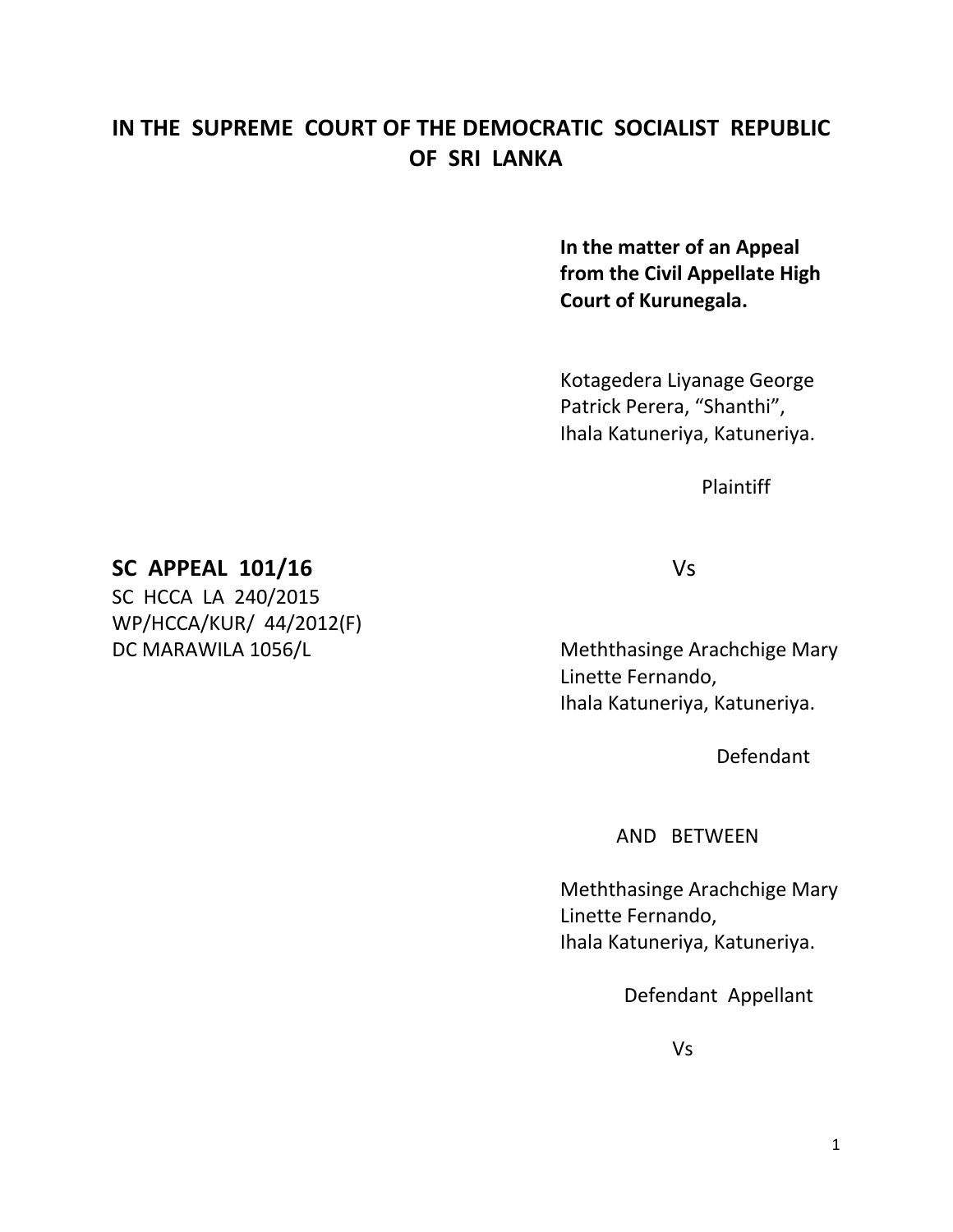Kotagedera Liyanage George Patrick Perera, "Shanthi", Ihala Katuneriya, Katuneriya.

Plaintiff Respondent

#### **AND NOW BETWEEN**

Kotagedera Liyanage George Patrick Perera, "Shanthi", Ihala Katuneriya, Katuneriya.

### **Plaintiff Respondent Appellant**

- 1A Warnakulasooriya Weerakuttige Mary Therese Fernando
- 1B Kotagedara Liyanage Disna Mariyam Geethani Perera
- 1C Kotagedara Liyanage Shanthi Kumar Perera
- All of, "Shanthi", Ihala Katuneriya, Katuneriya.

## **Substituted 1A, 1B and 1C Plaintiff Respondent Appellants**

#### **Vs**

 Meththasinge Arachchige Mary Linette Fernando, Ihala Katuneriya, Katuneriya.

## **Defendant Appellant Respondent**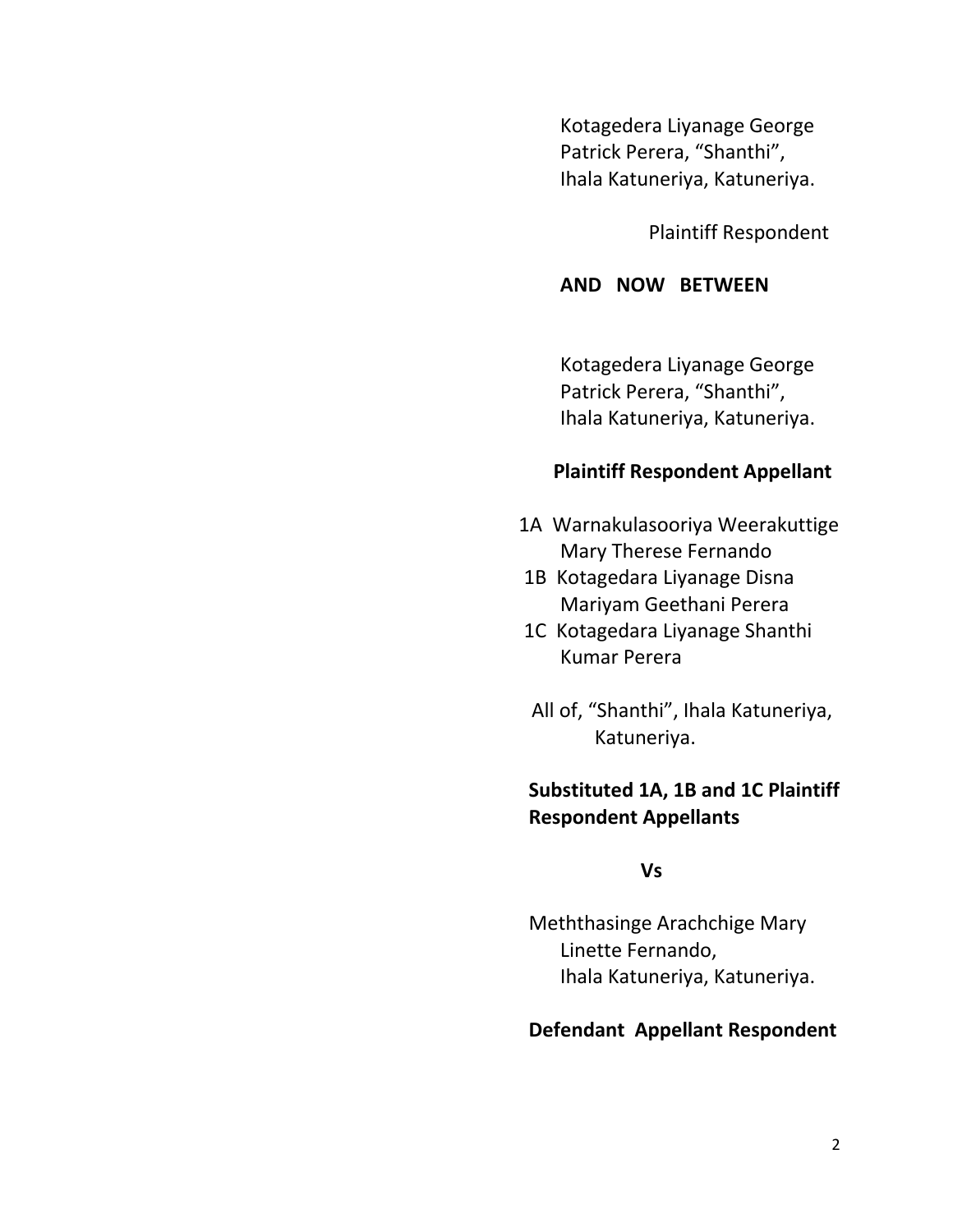| <b>BEFORE</b>  | : Priyasath Dep PC, CJ.,<br>S. Eva Wanasundera PCJ. &<br>Vijith K. Malalgoda PCJ.                                                                                                        |
|----------------|------------------------------------------------------------------------------------------------------------------------------------------------------------------------------------------|
| <b>COUNSEL</b> | : R. Chula Bandara with Mangala<br>Jeevendra for the substituted 1A, 1B<br>and 1C Plaintiff Respondent<br>Appellants<br>Ms. Sudarshani Cooray for the<br>Defendant Appellant Respondent. |
| ARGUED ON      | : 01.11.2017.                                                                                                                                                                            |

## **S. EVA WANASUNDERA PCJ.**

DECIDED ON : 05.12.2017

In this matter, leave to appeal was granted on 20.05.2016 on the following questions of law:-

- 1. Have their Lordships in the Civil Appellate High Court of Kurunegala erred in law;
	- (a) By coming to the conclusion that the Petitioner held the corpus under constructive trust on behalf of the Respondent?
	- (b) By failing to evaluate the evidence adduced before them?
	- (c) By admitting the oral evidence of the Respondent over and above the contents in the three deeds bearing Nos. 0512, 0513 and 0514?
	- (d) By deciding /presuming that the Respondent had signed P1 and P2 under duress?
	- (e) By holding that the Respondent remained in possession as there was a trust created in her favour?
	- (f) By holding that the Respondent was entitled to pay back to the Petitioner the amount she borrowed and retransfer the deeds in her favour?
	- (g) By holding that a claim of a  $3<sup>rd</sup>$  party claiming that there is a constructive trust created in her favour when the contracting parties had no desire to do so?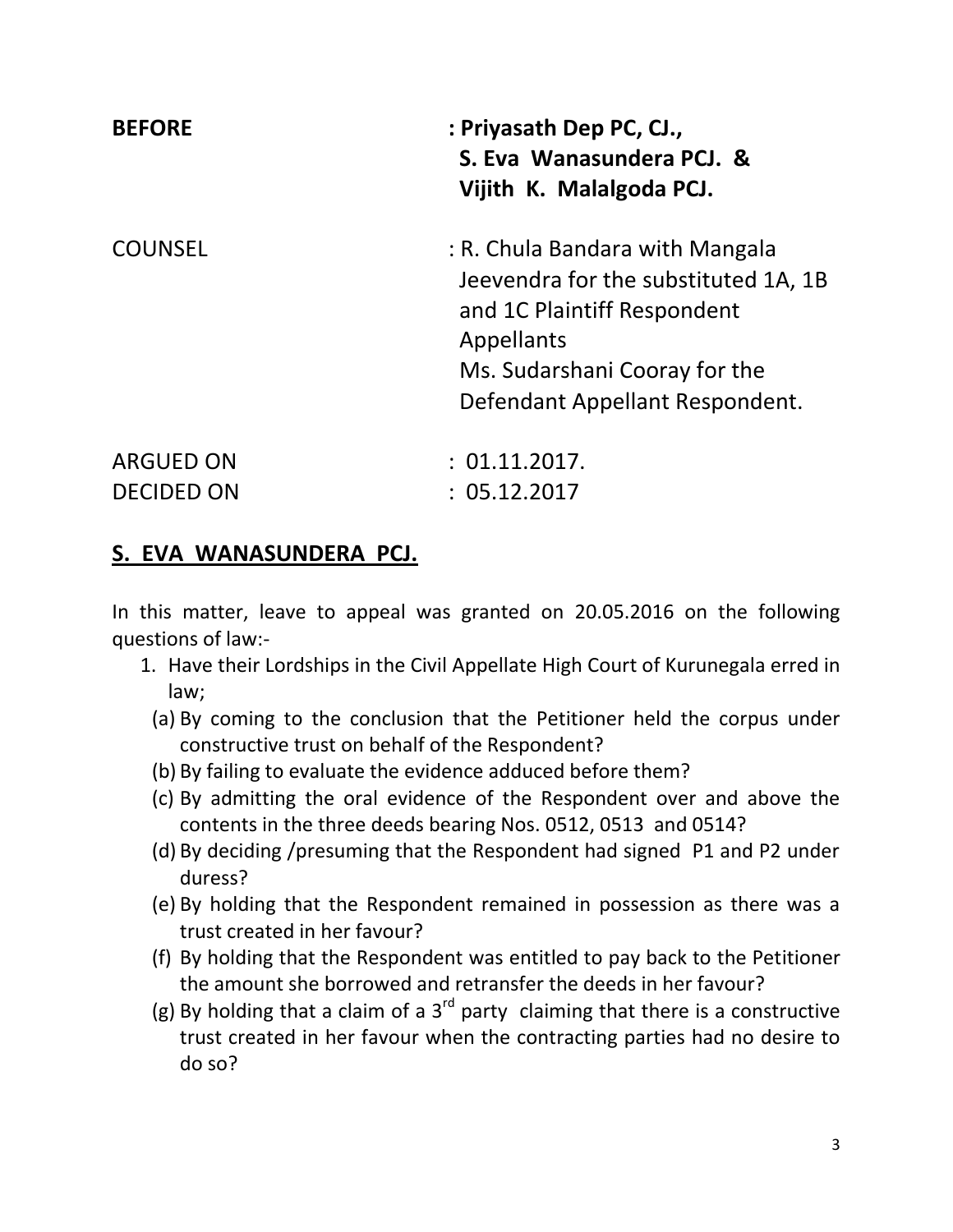The Plaintiff Respondent Appellant (hereinafter referred to as the Plaintiff) instituted action in the District Court against the Defendant Appellant Respondent (hereinafter referred to as the Defendant) praying that the Defendant be evicted from the property described in the Schedule to the Plaint dated 06.12.2000, which is of an extent **of 1 Rood and 18.5 Perches**. This land is described as **Lot 2 of Plan 3191** dated **16.01.1989**.

The said **Lot 2** had got blocked out into three allotments by **Plan 3191 A** dated **05.03.1991** by the same surveyor who had made Plan 3191 and naming the said allotments as **Lots 1, 2 and 3** which were **16.5 Perches, 22 Perches and 20 Perches**.

According to the title deed marked **as P6,** the owner of Lot 1 of Plan 3191 A of an extent of 16.5 Perches was Hettigodage Somapala as at 20.02.1998. Information contained in the title deed marked as P6 reveals that the owner of Lot 1 of Plan 3191 A , Hettigodage Somapala had obtained title to the same by Deed No. 14321 dated **03.04.1993**.

According to the title deed marked **as P4 ,**the owner of only a portion of 7 Perches from and out of the combined land encompassing Lots 2 and 3 of Plan 3191 A, was Marasinghe Pedige Wijayaratne as at 20.02.1998. He had obtained title by Deed No. 0031 dated **23.12.1995.**

Information contained in the title deed marked **as P5** reveals that the owners of a portion of 35 Perches from and out of the combined land encompassing Lots 2 and 3 of Plan 3191 A, were Hettiarachchilage Don Newton Francis Appuhamy and Jayasuriya Gonkarage Bernard Oswald Ramya Fernando together as at 20.02.1998 as well as the fact that they had obtained title by Deed No. 0270 dated **31.05.1997.**

**The Plaintiff had bought the different portions of the land which together is one and the same land described in the Schedule to the Plaint, adding up to 1 Rood and 18.5 Perches from H. Somapala, M.P.Wijayaratne, H.D.N.F.Appuhamy and J.G.B.O.R.Fernando.** These previous owners had owned the said portions of the land from the years 1993, 1995 and 1997. All the Deeds P4, P5 and P6 were executed on one and the same day, i.e. on 20.02.1998. At the time of execution of the said deeds, the Defendant and her son had been in occupation of the land in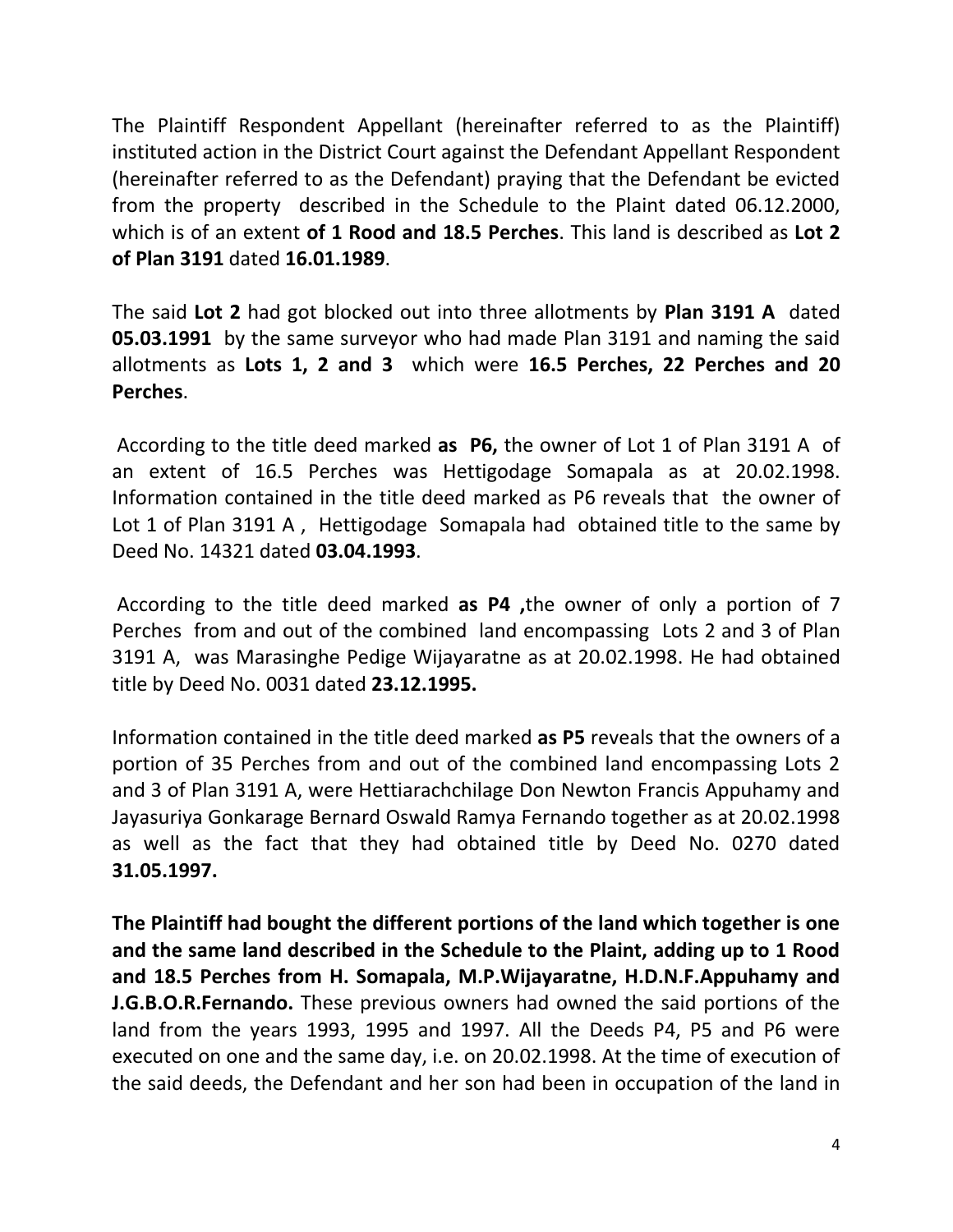question. The Defendant has signed as witness to the transaction in Deeds P4 and P6 and her son has signed as witness to Deed P5. The consideration paid to the vendors are altogether Rs. 370,000/-. The Notary has mentioned that it passed before him and in his presence, in the attestations of the Deeds.

According to the documentary evidence before the trial judge the land in the schedule to the Plaint has got transferred to the Plaintiff on 20.02.1998. The Plaintiff has also produced two documents marked as P1 and P2 signed by the Defendant granting a promise to leave the premises on or before 22.04.1998 and thereafter on or before 95.05.2000. The second promise is after the lapse of two years from the first promise. These two documents are not denied by the Defendant but in the answer it is alleged that the promises were taken under duress but such duress has not been proven at all.

The story which can be gathered by the evidence of the Plaintiff and the Defendant is that the Defendant had transferred the different parts of the property to others and borrowed money from them. When years went by, and the land prices were going higher, the Defendant, M.A.Mary Linette Fernando had requested the Plaintiff who had been living in the neighbourhood and who was known to her for quite some time, to buy all the portions of the land from those to whom she had alienated the same in the early years, keeping a profit to her. She had arranged to settle the dues to all of them on one and the same day; got them all down to the Notary's office on 20.02.1998 ; got down the Plaintiff also to the Notary's office after arranging with him to give her Rs.750,000/- to settle all the money which she had borrowed from the owners of portions of the property as at that time. She was quite successful. The Deeds were written in Sinhalese and everybody was aware that it was a transfer of the property to the Plaintiff, G.Patrick Perera. With the money she got as profit having arranged the transaction, Linette the Defendant is supposed to have bought another block of land somewhere else and had also sent her son abroad. The mother and son promised to leave the premises and the Plaint states that the son left even before the date promised. It can be taken as that he went abroad. Linette did not leave the premises. Patrick went to the Police and to the Mediation Board. Thereafter as it was not settled, Patrick the Plaintiff filed action in the District Court to evict her.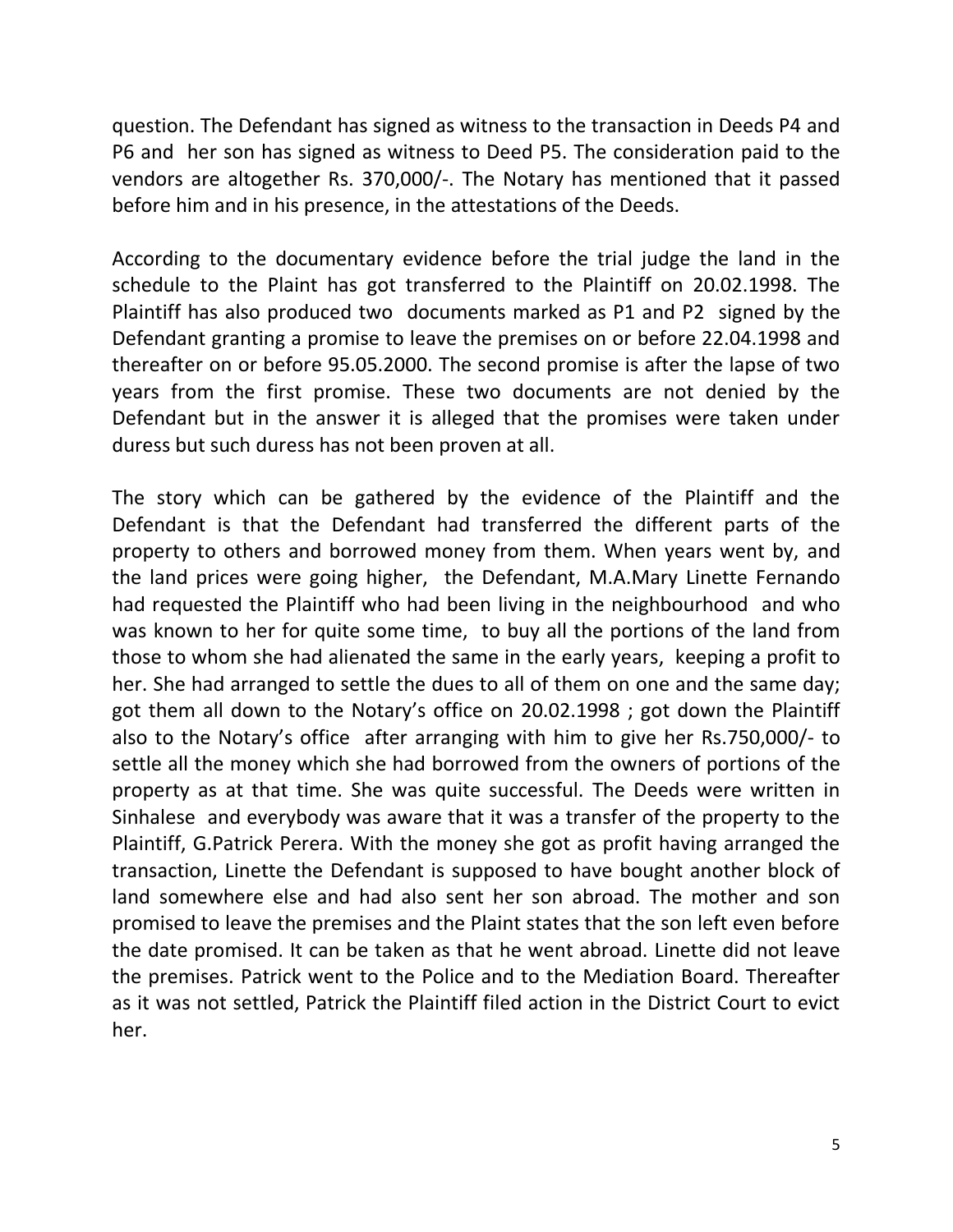The Defendant pleaded that the Plaintiff held the property in trust for the Defendant. At the end of the trial the District Judge delivered judgment in favour of the Plaintiff. The Defendant appealed to the Civil Appellate High Court and the High Court held that the property in dispute had been held by the Plaintiff in trust for the Defendant and therefore it should be retransferred. Now the Plaintiff is before this Court in Appeal from the High Court Judgment.

Section 83 of the Trusts Ordinance reads as follows:-

" Where the **owner** of a property transfers or bequeaths it, and it cannot reasonably be inferred consistently with the attendant circumstances that he intended to dispose of the beneficial interest therein, the transferee or legatee of such property must hold such property for the benefit of the owner or his legal representative."

In the first instance, it is **only the owner** of a property who held the property before transferring the same to another who can claim the benefit of Section 83 of the Trusts Ordinance. If person X transfers the property to person Y, if the attendant circumstances show that X did not intend to dispose of the beneficial interest therein, then , it can be held that Y had held the property for the benefit of X . If persons A,B and C transfer the property to person Y, how can X show any attendant circumstances that Y held the property for the benefit of X? There is no role for X to play. If at all , it is only A, B and C who could come into the scene and allege that attendant circumstances show that A,B and C did not intend to dispose of the beneficial interest to X.

In the case in hand, the Defendant had not even tried to plead or lead evidence to show any ownership to the land at any time. There is no valuable documentary evidence to demonstrate that the Defendant was the owner at any stage regarding the property. The evidence before court for the Defendant is her oral evidence and her daughter's oral evidence and the electoral registers to prove residence in the house on the land. The Grama Niladari also had given evidence only to prove her residence. There is not a single deed to prove any ownership by her. She had not even pleaded or given evidence to show that the previous owners of the portions of land according to the deeds were holding the same on trust for her.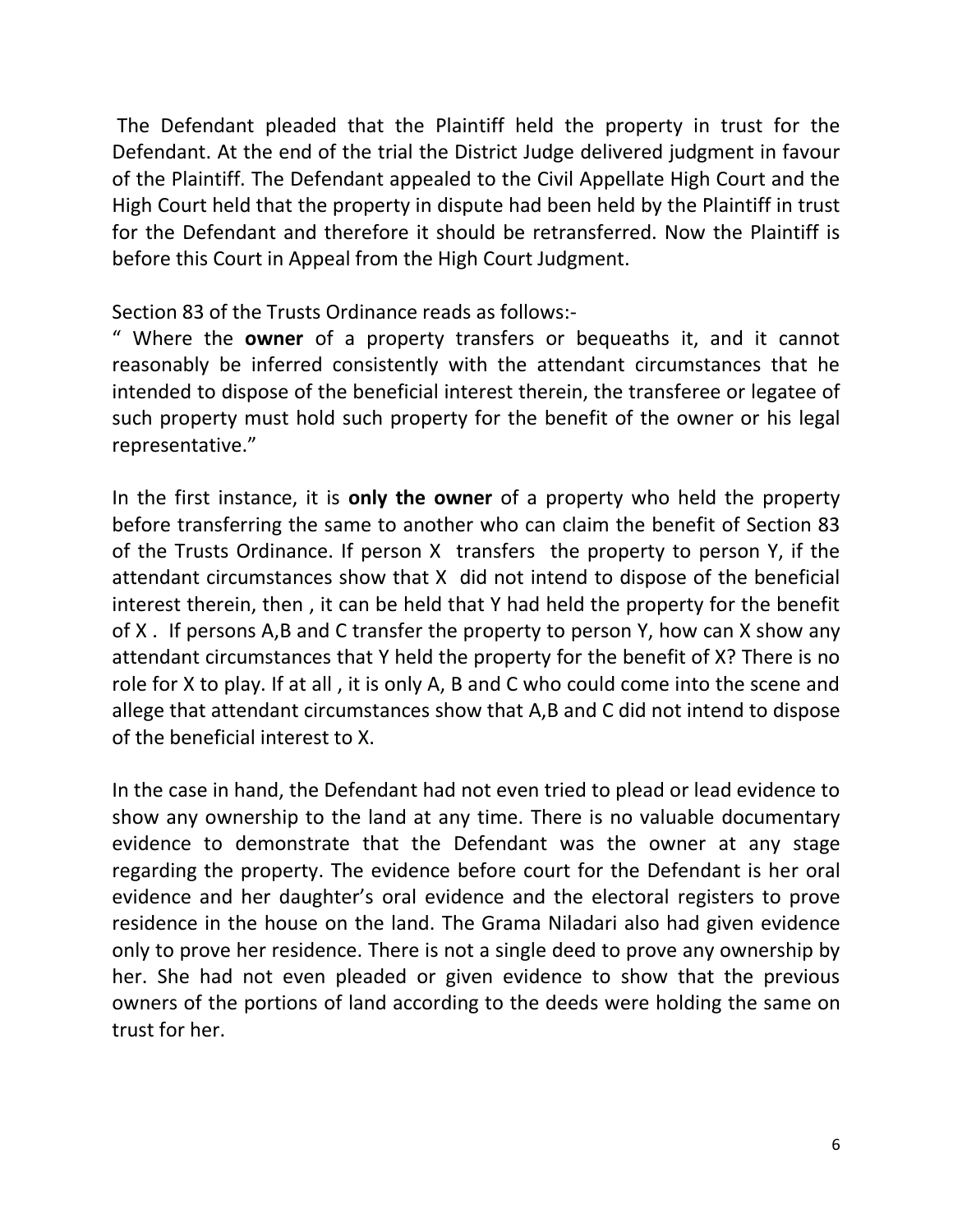The Defendant had not been able to place evidence even with regard to possession of the land because she had admitted that the Plaintiff continued to pluck coconuts and she also plucked coconuts as the person living in the house on the land. The Plaintiff had got down the persons who collected the coconuts when he got them plucked every two months or so from the whole land, to come and give evidence in court. Duress was alleged against the Plaintiff with regard to getting a document signed giving a promise to leave but it was not proved by the Defendant. The Defendant had not even moved to try to prove the same.

The case law with regard to constructive trusts are contained in several authorities. In **Wickremaratne Vs Thavendraraja 1982, 1 SLR 21**, Justice Atukorale held that Sections 91 and 92 of the Evidence Ordinance cannot have any application unless there has been in the first instance a contract or a grant or any other disposition of property between the parties. In **Dayawathie Vs Gunasekera and Another, 1991, 1 SLR 115,** it was held that the Prevention of Frauds Ordinance and Section 92 of the Evidence Ordinance do not bar parole evidence to prove a constructive trust and that the transferor did not intend to pass the beneficial interest in the property.

**In Thisa Nona and Three Others 1997 1 SLR 169**, the Court of Appeal held that when the attendant circumstances show that Appellant did not intend to dispose of the beneficial interest of the property transferred, the law declares that under such circumstances the Respondent would hold such property for the benefit of the Appellant. **In Piyasena Vs Don Vansue 1997 2 SLR 311** also the Court of Appeal held that even though a transfer is in the form of an outright sale, it is possible to lead parole evidence to show that facts exist from which it could be inferred that the real transaction was either money lending where the land is transferred as a security or a transfer in trust, in such cases Sec. 83 of the Trusts Ordinance would apply.

However, none of these case law can be applied in the case in hand simply because the transfer of the land to the Plaintiff was not done by the Defendant but by others who were the owners of the land at the time of the transaction. The Defendant has not proven her ownership to the land at any time by documentary evidence showing her title even before the portions of land were transferred to the people who owned the same at the time of the transfer which had taken place at the instance of the Defendant. The transfer to be looked into, to find whether it was held on trust or not, should be a transfer of property from the